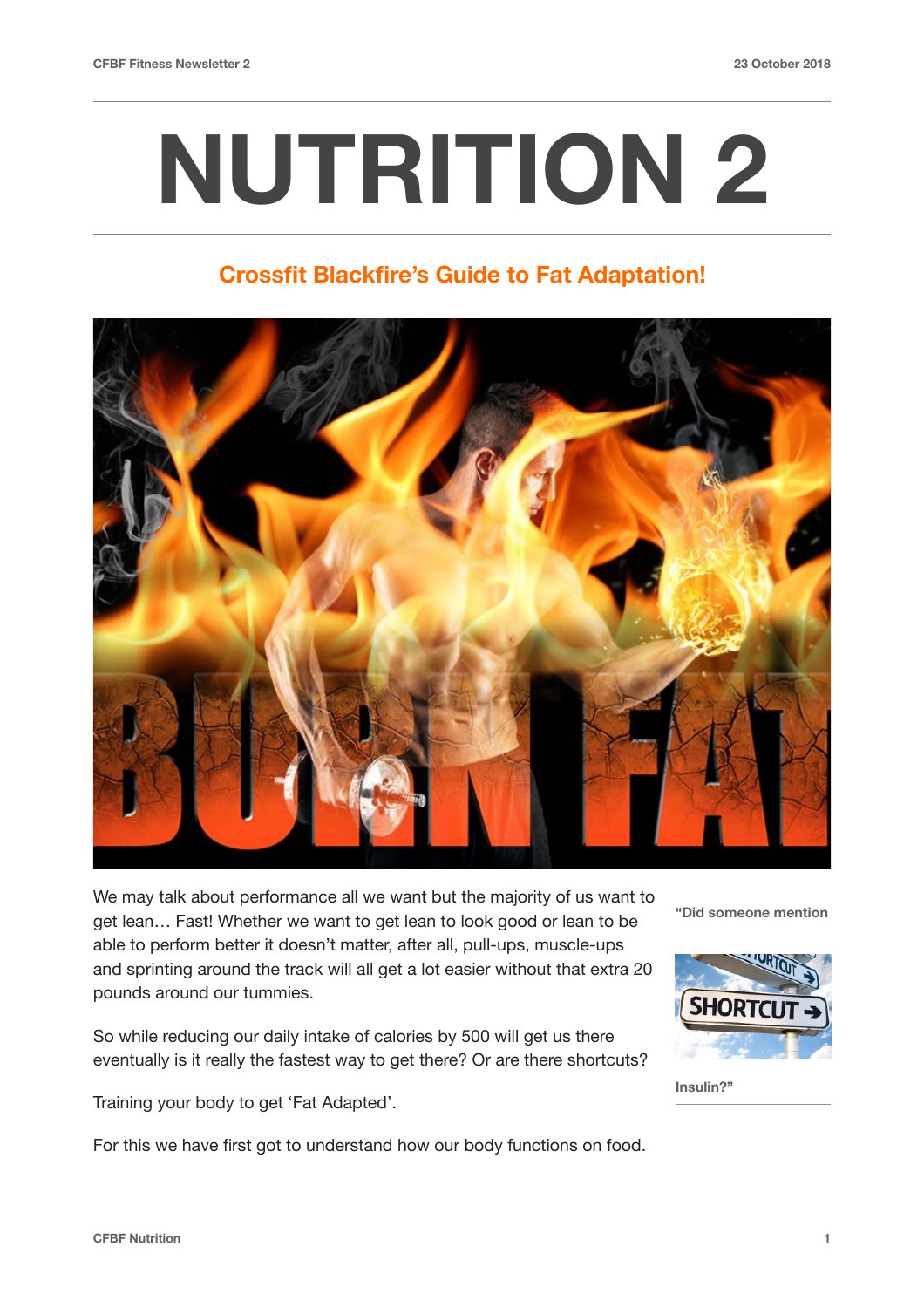#### **Insulin!**

Insulin is the hormone secreted by your pancreas every time you eat a substantial amount of Carbs. The Carbs are digested and go into your blood stream and shunted to wherever energy is required for burning. However all the excess blood sugar that exists it is insulin that tells your body to store the excess sugar into cells as energy aka fat.



**"IF YOU WANT to avoid weight gain, remove all** 

**diet."** 

 *- DR JASON FUNG*



Insulin is the key that opens your fat cells to start storing fats. But it's a one way street! While Insulin opens the fat cells it does so ONLY for storage ie. the cell will never let fat exit for burning when Insulin is present!

*So Point 1 You can't have Insulin present in your system if you want get* 

**The body has two energy systems. Which side are you eating from?**

*into Fat burning mode.*

So how do you do it?

Simply put. If you burn more calories a day than you put in; then your body has to dip into its reserves for the extra energy ie. it has to burn its fat to make up for the deficit. **added sugars from your** 

But is there an easier way?

# **Your Body is like a fridge!**



The body has two energy sources - it can burn Carbs or it can burn fat. In terms of priority your body will always prefer to burn Carbs first before it will burn fat.

Here's an awesome example given by Dr Fung. Your body has a fridge and a freezer. The fridge is your Carbohydrate system and its where you store ready to eat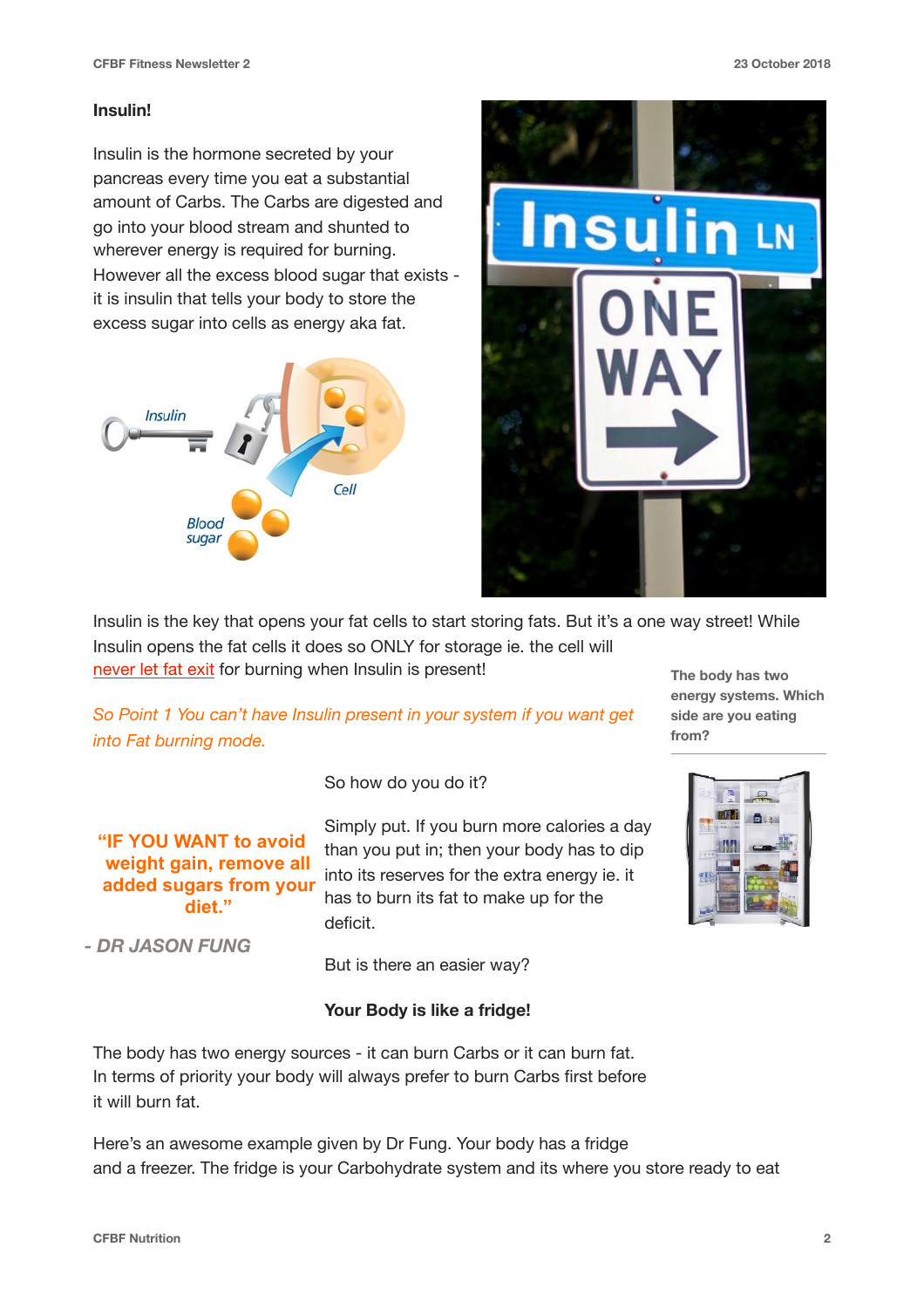foods. And the freezer is your Fat System.

So let's say you're hungry! The first thing you do is open your Fridge to see what's there to eat. Oh look an apple. Easy and quick to eat. You would never open the freezer and take a frozen bag of peas and wait for it to defrost before you can consume it. You would only dip into your

Fat reserves for energy (Freezer) when you found your fridge (Carb system) to be empty and you were hungry.

In the case of your body your fridge would be the Glycogen stored in your liver. And this needs to be depleted BEFORE your body will dip into your fat reserves.

The body stores around 400 calories (100gms of Glycogen) in the liver. After a one hour Crossfit class (or if you haven't eaten for about 12 hours) you've burnt through this reserve and are now dipping into your Fat reserves for energy.

But the minute you eat carbs you refill your liver glycogen and your body says "Hey that easy to burn stuff is here! No need to burn fats anymore!"



# *So, Point number 2, you must deplete your Carb system for fat burning mode to begin.*

# **The Ketogenic Diet**

In this diet we limit our carb intake to less that 50gms a day and increase our fat intake so that insulin levels remain low and our body is forced to start burning the fat we eat for energy. If we remain in a calorific deficit our body will burn our fat reserves too.

# **Intermittent Fasting**

Based on the same theory. Here we deprive our body of any food for a limited amount of time thus forcing our body to first deplete our liver glycogen and then making it turn to our fat reserves for energy. After the fasting period we break the fast and eat. At this point Insulin spikes, fat burning stops and we repeat the cycle so on and so forth. Once again a calorific deficit is required for this to work.





# **Keto and IF together**

If during your feeding window you ate very low carbs *then* Insulin response is further blunted and the window to re-enter ketosis is further reduced. Best of both worlds!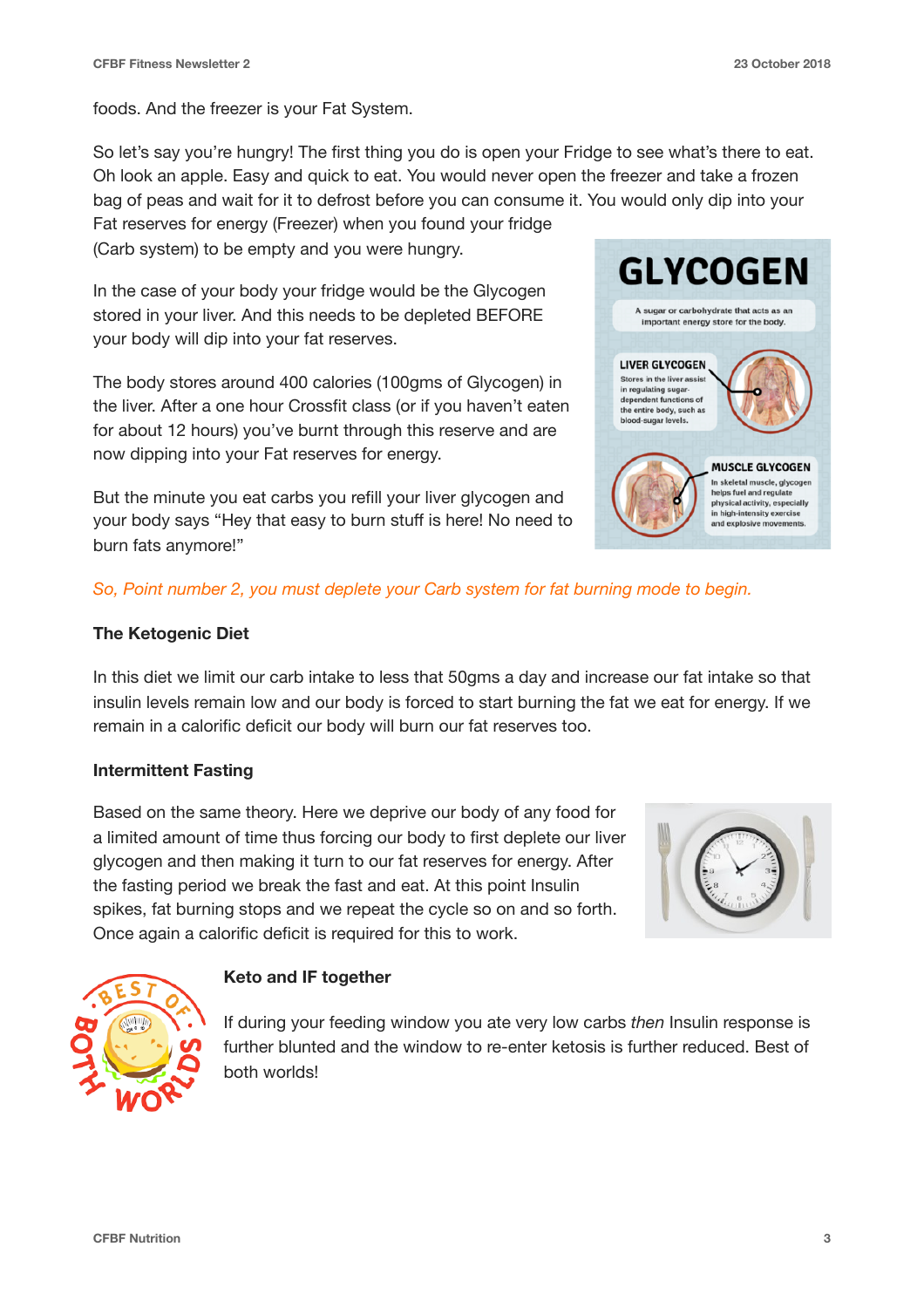#### **Questions, Problems, doubts, etc**

#### **The Keto Flu**



Every time your body shifts 'gears' - burning fat to burning carb and visa versa, your body will 'complain'. Body Aches, tiredness, headaches, etc. This is because your body, for years, has been living only in the 'Carb' gear. However, once you reach deep ketosis your body will find it easier and easier to get in and out of ketosis without any problems. Avoid the Keto flu by reducing carbs gradually. Once you've reached your target carb goal stick to it for

at least a month to reach deep ketosis!

#### **Performance loss**

Depending on your workout your body uses 3 energy pathways. If you do 3 Maximal reps and rest you have used your Creatine Phosphate system. If you do 8-12 Maximal reps you have used your Glycolytic System (Glucose). If you do slow jogging, rowing, or light weight reps you've used your Aerobic (Oxidative) System.



Now since your body is deprived of Carbs (Glucose) you will definitely feel dip in energy in any exercise that challenges your Glycolytic System.

However, 3 heavy reps followed by rest or light weights and running will be relatively untouched!

The only way around this, if this is too troublesome, is through something called the Targeted Keto Diet. An hour before your workout consume 20gms of Glucose mixed in water. This will kick you out of Ketosis for your workout and give you the energy you need for the WOD. Cons are that you might feel \*bleh\* as you slip back into Ketosis (Keto Flu).

#### **Muscle Loss and Working out in a fasted state**

It is a misnomer that when the body is in a Carb deprived state that your body turns to it muscles for energy. Enough studies show that participants on a keto/IF diet built more muscle and lost more fat when exercising compared to those who were just in a calorific deficit.

Moreover, it has been seen that because your body on IF feels deprived it conserves protein and muscle much more. And people following IF need to consume just 0.6 gas of protein compared to regular people who need to consume 1gm of protein to every pound of lean body mass!



Dr Fung puts it succinctly - it is ludicrous to think that the human body will store away energy as fat for the days when it will starve and when that day comes the